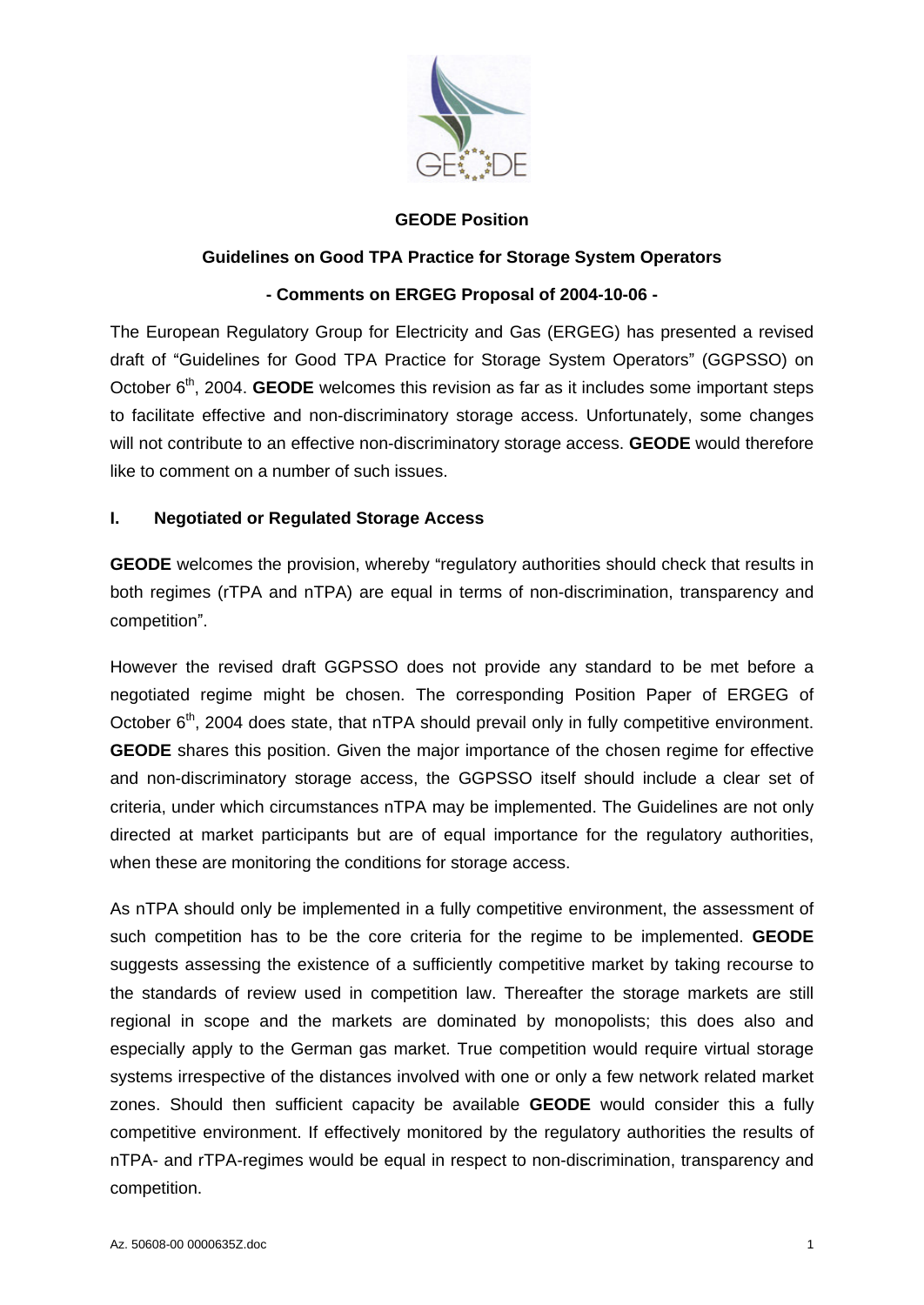#### **II. Long-term storage contracts**

**GEODE** considers it necessary to clarify that already existing long-term ("deemed") contracts will be covered by the GGPSO. Otherwise the Guidelines would only be applicable to newcomers, which would contradict the goal of creating a European level playing field for all storage users.

The issue of long-term contracts is of particular importance in relation to integrated companies and the concept of "deemed contracts". Integrated companies provide for a legal and factual framework for the whole range of parties involved in gas supply, notably SSOs and storage users. As two branches of the same company were involved, formal contracts for the use of storage facilities have usually not been agreed. The concept of "deemed contracts" would now treat this practice as if real contracts were and are still in force. **GEODE** would prefer to see all contracts (including "deemed" contracts) meeting the requirements of the GGPSSO, as the reason for adopting such Guidelines was to deal with the intransparent procedures in relation to storage access. A complete review of all storage "contracts" already in force is absolutely necessary.

## **III. Scope and Objective of the GGPSSO**

The GGPSSO should clearly define who is entitled to non-discriminatory storage access. This should include every interested party as long as not made impossible by PSOs of SSOs. Thereby further liquidity is added to the market. Another argument is the parallel regulation of access to the gas transmission network. The two access-issues are closely linked and must not be treated differently.

Any restrictions to storage access by SSOs must not be justified by reference to historical patterns. The actual discriminatory practice of offering storage access created the need for regulation. To subrogate from regulatory provisions because of this practice would contradict the adoption of such Guidelines.

## **IV. Role of SSOs and Storage Users, §§ 1 and 2**

**GEODE** welcomes the changes in relation to the role and responsibilities of SSOs. The treatment of confidential information, transparency requirements and the co-operation with TSOs are highlighted in the revised draft GGPSSO.

Storage users will not have to provide appropriate guarantees with respect to their creditworthiness (former § 2.1.c), which could have constituted undue market barriers. The added provision on storage users having to use relevant IT for communication with SSOs, could make communication less complicated. This should however not result in the SSOs generating unnecessary extra-costs. The principle of proportionality should apply.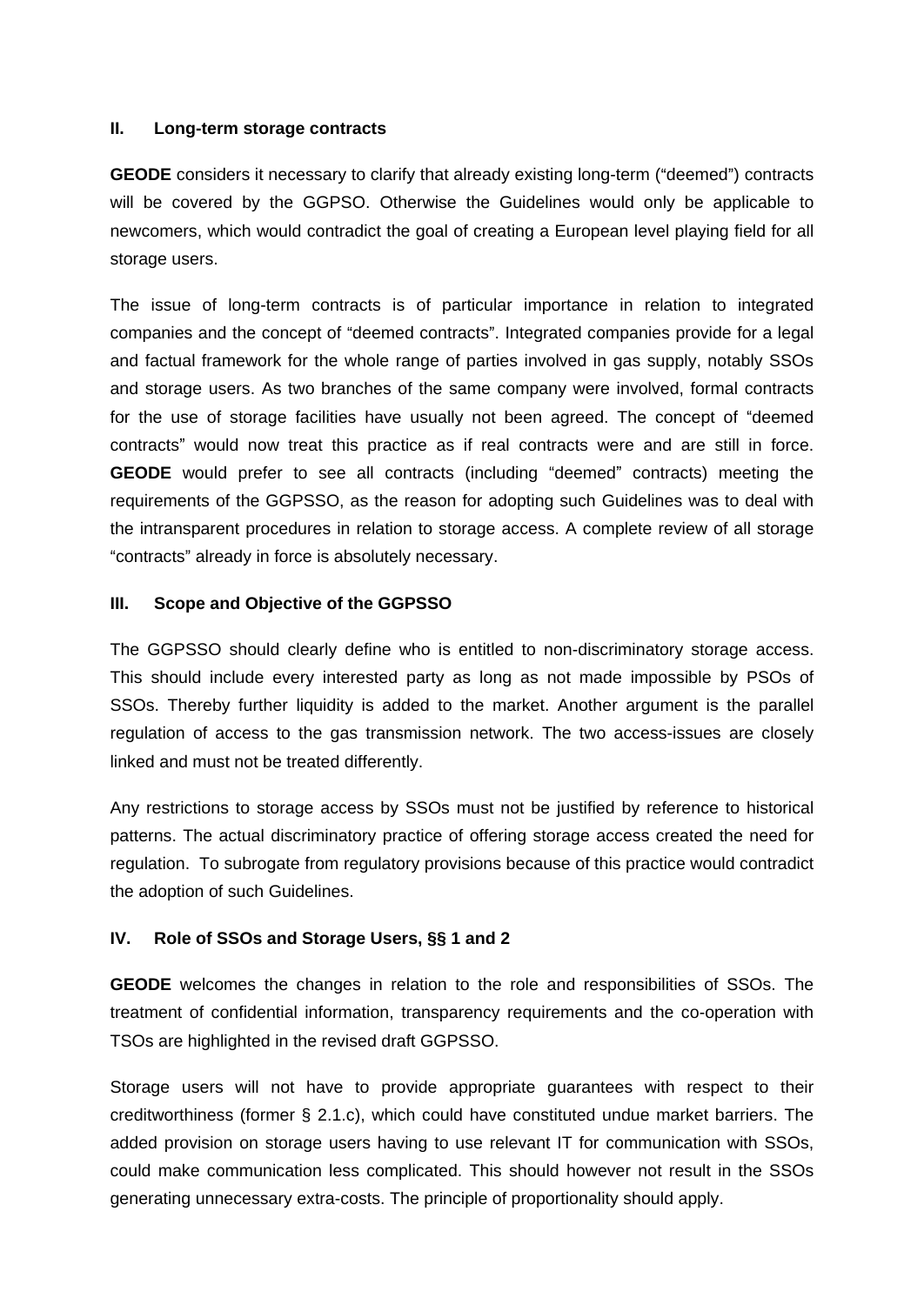

## **V. Necessary TPA Services, § 3**

**V. Nocassary TPA Services, \$3**<br> **GEODE** supports the requirement for parties responsible for PSOs to demonstrate upon<br>
request to the nation tell guistary authority that a capacity reservation is no more than what<br>
is re **GEODE** supports the requirement for parties responsible for PSOs to demonstrate upon request to the national requiatory authority that a capacity reservation is no more than what is required to satisfy the relevant PSO, § 3.2. **GEODE** also welcomes the principles laid down in §§ 3.4 and 3.5. dealing with interconnected gas transport systems. An obligation to allocate the nominated gas and the requirement to offer services consistent with the use of interconnected gas transport systems serves this aim. Nevertheless **GEODE** regrets that the limitation of long-term contracts where these hamper competition and market development (former  $\S$  3.3.b.) and the explicit reference to "use-it-or-loose-it" arrangements (former § 3.3.c.) are not part of the revised draft GGPSSO. Both principles facilitate a competitive environment and should therefore be included.

## **VI. Capacity Allocation and Congestion Management, § 4**

**GEODE** would like to point out that the revised provision on congestion management still does not set clear measures to facilitate market liquidity in §§ 4.2. and 4.3. GGPSSO. A role model for such a procedure can be found in Art. 5 of the Commission's draft for a regulation on access to gas transmission networks (COM(2003) 741; December 10<sup>th</sup>, 2003). The draft  $th$  2002) The droft , 2003). The draft regulation goes back to the Guidelines for Good TPA Practice (GGP) adopted and revised at former Madrid Forums. It therefore reflects a set of provisions, already accepted by the different market participants.

§ 4 GGPSSO should explicitly define "unused storage capacities", i.e. form which point onwards capacities will be considered as being unused. The provision would also include the following principles:

- **Unused capacities could either be offered on an interruptible basis or it can be offered** as firm capacity to third parties on the primary market. Due to the superior position of the party with firm capacity rights the offer on an interruptible basis would reduce the attractiveness of such capacity rights. Therefore a party, that does not use its capacity systematically, should lose this right according to the principle "use it or lose it". This principle is widely accepted as being of major importance for establishing a competitive environment in the context of network access. It should also apply in the case of storage access.
- Storage users shall also be entitled to re-sell their contracted capacity on the secondary market.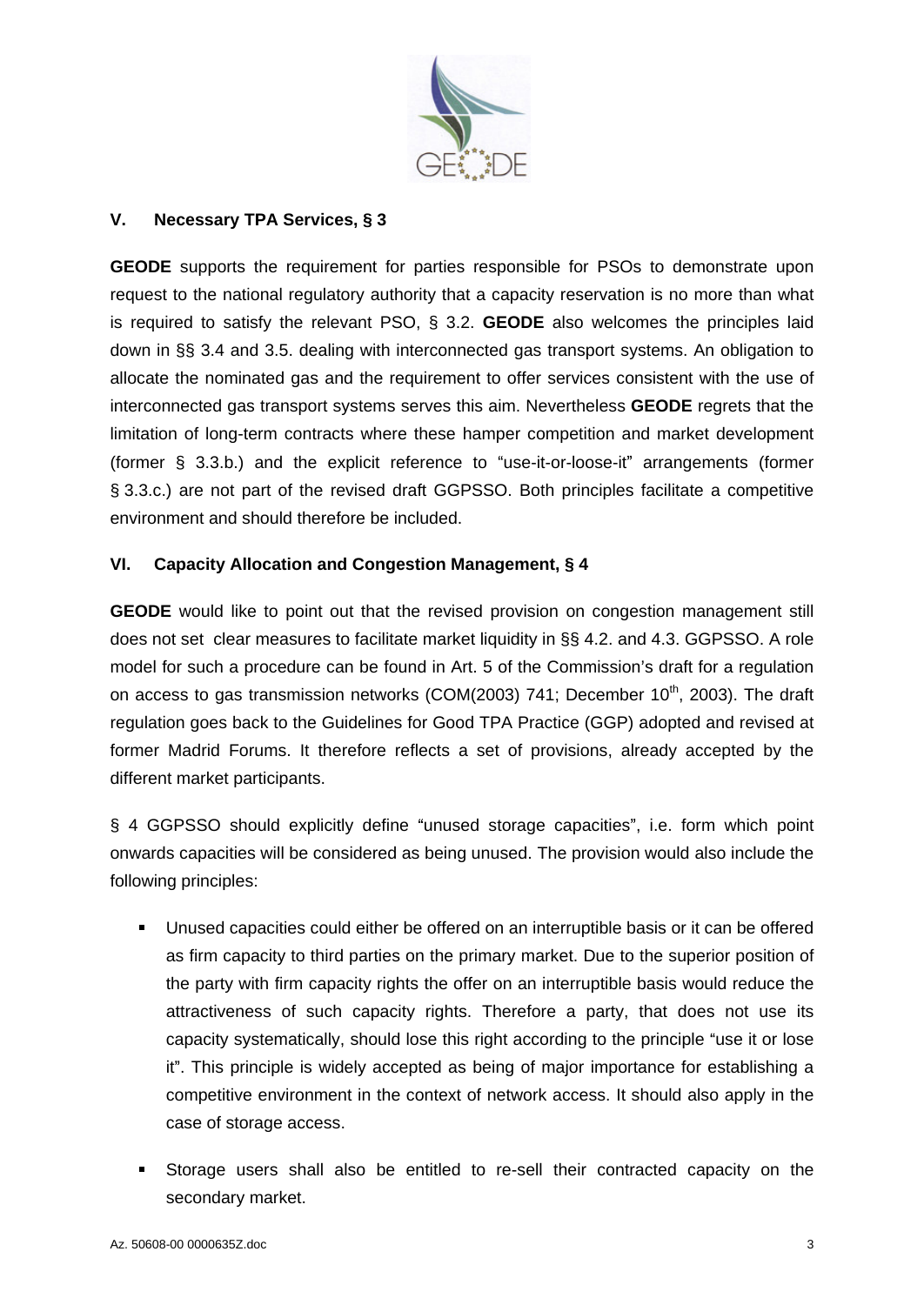**GEODE** would also like to mention two provisions unfortunately excluded in the revised draft GGPSSO:

- Capacity allocation mechanisms shall make storage capacity available in an appropriate range of bundled and unbundled units and at least on an interruptible basis day ahead, former § 4.2.b.
- In any case, provisions of  $\S$  4.2. should not prevent customers from changing suppliers at any time in the year, former § 4.4.

Both provisions would facilitate market liquidity and enhance effective competition and should therefore not be excluded from the GGPSSO.

# **VII. Confidentiality Requirements, § 5**

Provisions separating the interests of storage users and SSOs should be sufficiently precise as to what are the practical steps necessary to ensure confidentiality. This concerns e.g. management separation and different IT-systems.

**GEODE** supports that the arrangements dealing with the issue of commercially sensitive information from storage users' account shall include a code of conduct for staff/compliance program, supervised by a Compliance Officer. The former version of the GGPSSO was referring to this program only in the context of an integrated company or a missing separate database system, former § 5.1.b. The distinction was not justified given the importance of confidentiality to achieve a non-discriminatory storage access.

## **VIII. Transparency requirements, § 6**

**GEODE** would like to emphasize the importance of transparency requirements for initializing competition. Storage markets are still regional in scope and these markets are dominated by a few major players. True competition would require virtual storage systems irrespective of the distances involved with one or only a few market zones.

The duty to provide certain services in co-operation with TSOs, if the network in question is linked to storage facilities, does not contradict the demand for separating the interests of SSOs and storage users. The co-operation is a technical necessity but does also create the danger of intransparent procedures in relation to storage access. The issue of transparency is therefore, as the issue of confidentiality, of the greatest importance.

Reflecting the importance of transparency requirements, **GEODE** strongly supports that national regulatory authorities will have to grant the authorization not to publish specific data on a case by case basis and publish the substantiated reasons,  $\S$  6.3. As conflicts between the principles of confidentiality and transparency might arise, **GEODE** would like to stress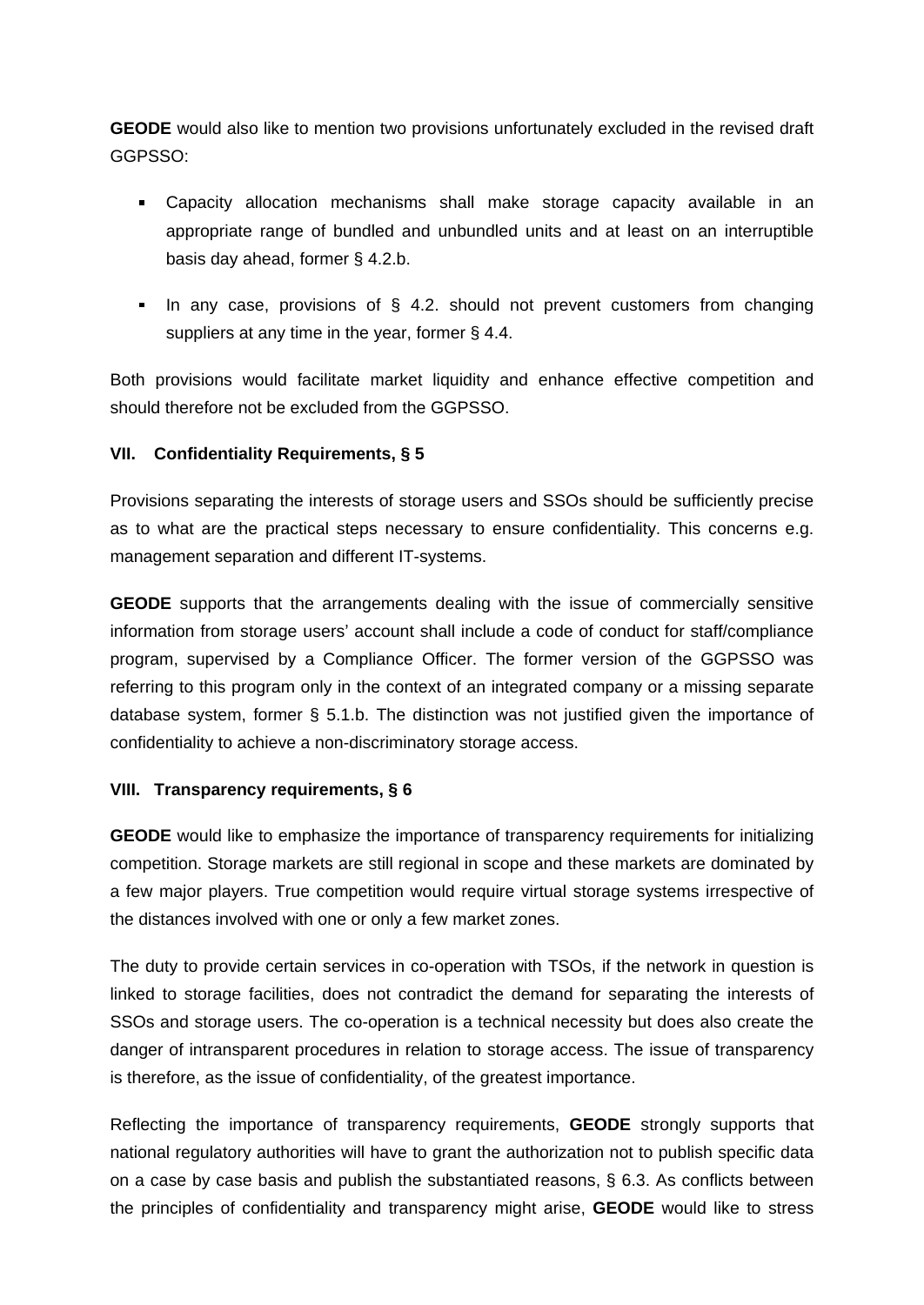

that SSOs must not use the confidentiality of certain data as a general excuse for not meeting the transparency requirements. Regulatory authorities will therefore have to play a key role in reacting to such arguments, § 6.2. The provisions in §§ 6.2. and 6.3 GGPSSO should remain unchanged and be part of the final version to be adopted at the Madrid Forum.

**GEODE** welcomes that information shall be made available and updated whenever changed as relevant on a real time, daily, monthly, quarterly or annual basis, § 6.6. However this should also apply to the operational information listed in § 6.5.

**GEODE** welcomes the two operational information added in §§ 6.5.d and 6.5.e. Maps indicating the location of storage facilities and rules of transfer of storage capacity and injection and withdrawal capacity in case of customer switch are an important information for storage users.

The duty to publish all planned maintenance periods that might effect storage users' rights from storage contracts is dealt with in § 6.7. SSOs should however also have to publish regularly updated information on the details and expected duration and its effects during the maintenance periods (former § 6.5).

## **IX. Tariff Structure and Derivation, § 7**

that SSOs must not use the confidential Vid critics.<sup>20</sup><br>
What is a general of the transparency requirements. Regulatory subtrivials will therefore have to play a<br>meeting the transparency requirements. Regulatory subtrivia **GEODE** strongly supports that the revised version of the draft GGPSSO also contains specific requirements for charges under nTPA regimes. It is however unclear why a difference is made between charges in nTPA and rTPA-regimes. As nTPA may only be implemented if its results are equal in terms of non-discrimination, transparency and competition, the same basic principles should apply in relation to charges. There is e.g. no reason not to avoid cross subsidies between storage users under a nTPA-regime.

The tariff structure should also secure investment into storage facilities. Therefore GEODE would like to see the regulatory framework remaining unchanged for a considerable period of time. Charges should be cost-oriented or competition-related and take into account that they provide incentives for investment without violating the basic principles of calculating appropriate charges.

## **X. Storage penalties, § 8**

**GEODE** welcomes the definition of when SSOs may charge storage penalties. Providing effective incentives to ensure that storage users nominate and use storage capacity